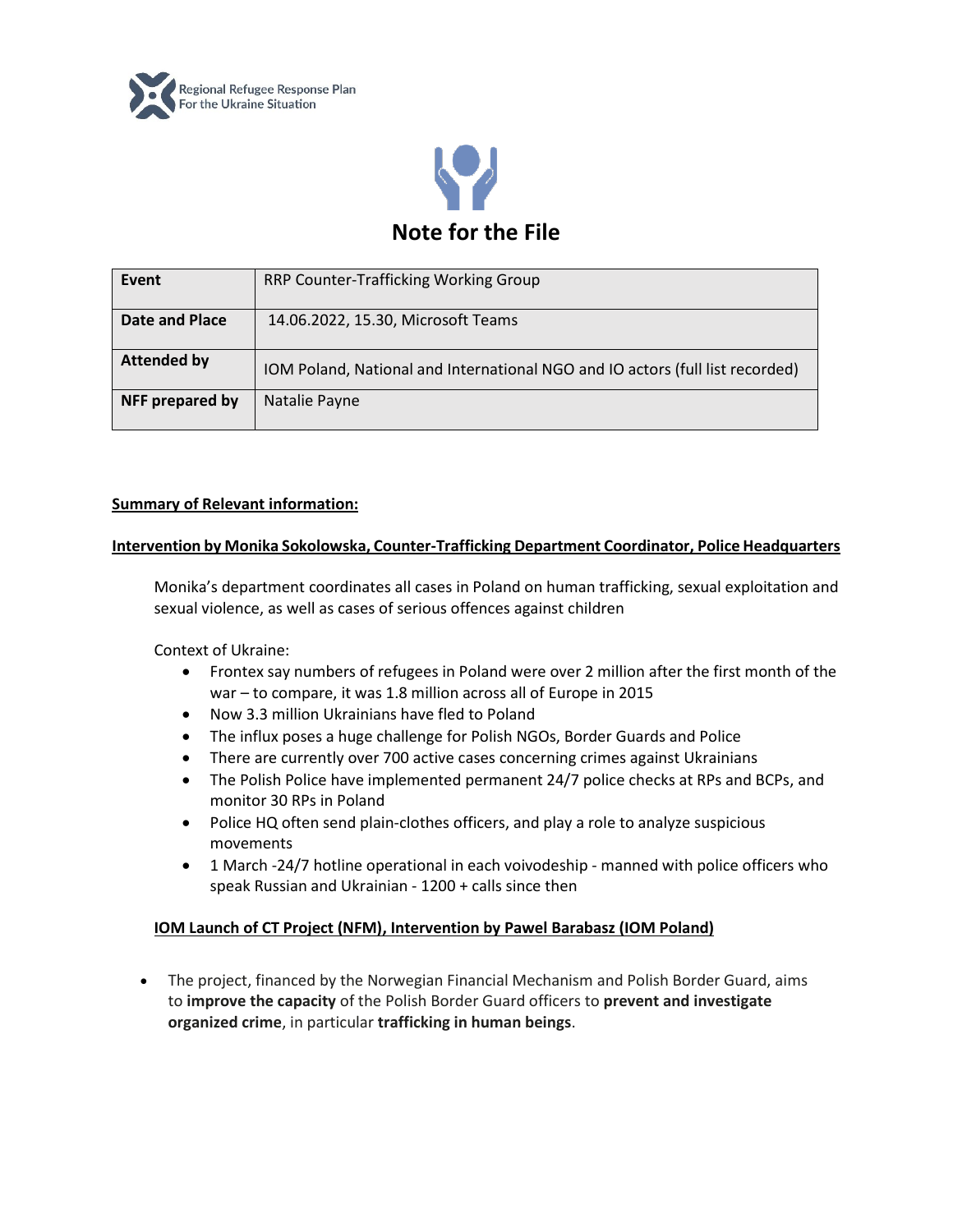

- It will constitute **a second phase of the project** implemented between 2013 and 2017 by IOM and the Border Guard Headquarters, financed by the Norwegian Financial Mechanism and BG HQ.
- It aligns with **EU and Polish strategies** in identifying victims of trafficking and improving the efficiency of law enforcement agencies by increasing their knowledge and competencies around **forced labour**, including:
	- the 2030 Agenda for Sustainable Development (Objective VIII point 8.7);
	- the Palermo Protocol;
	- the Stockholm Program, adopted by the European Council;
	- Directive 2011/36 / EU of the European Parliament and of the Council on preventing human trafficking and the protection of victims;
	- the Strategy to eliminate trafficking in human beings for the years 2012 2016;
	- the European Commission communication 12.2017 regarding the EU Strategy for the elimination of trafficking in human beings;
	- the National Action Plan against Trafficking in Human Beings for 2019-2021.
- The ILO points to the following issues related to trafficking in human beings in Poland:
	- o An observable **increase** in the number of forced labor victims, who are primarily **men**;
	- o The total number of victims of **forced labor** is estimated to be much greater than the official statistics, therefore, the content of trainings, workshops and e-learning will primarily focus on this problem;
	- o The **transnational dimension** of trafficking in persons requires international cooperation and exchange of good practices (study visits to Norway and Great Britain).
	- The Polish Border Guard is responsible for identifying, preventing and investigating the crime of trafficking in human beings in Poland, and it is fully capable to implement the project. It has appropriate expertise and experience in implementing projects financed by the European funds, and it has well-prepared and experienced trainers, as well as fully equipped training centers with accommodation facilities that can be used in the frames of the project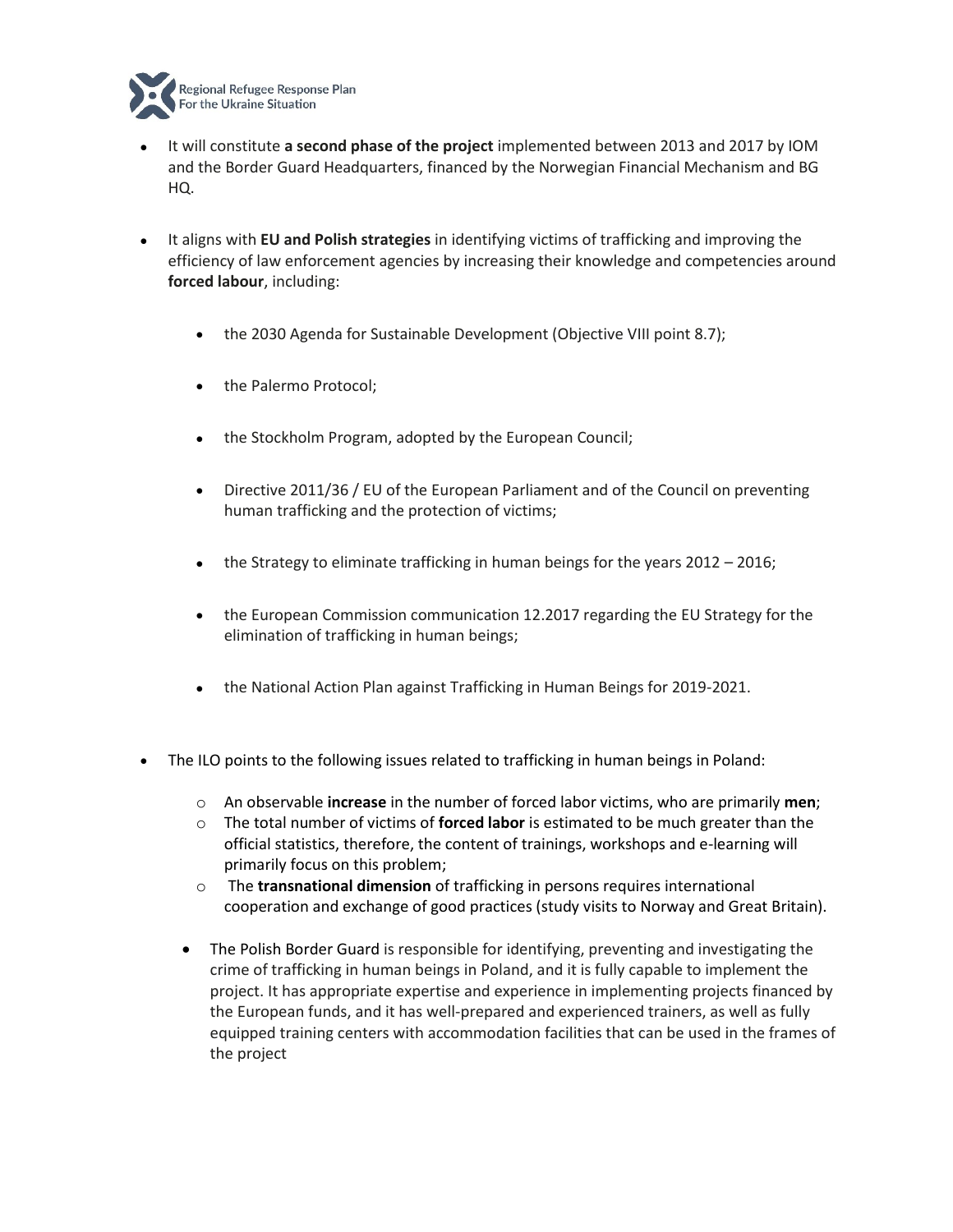

## *Target Groups*

## Polish Border Guards:

- Officers responsible for verifying foreigners' legality of employment and stay will participate in trainings
- The e-learning will target officers not directly involved in verifying legality of stay/employment, and it will be a part of the general training curriculum available on the Border Guard training platform to a wider audience.
- Officers responsible for combating and investigating forced labour cases will participate in the workshops.

## Project Stakeholders:

- Inspectors of the National Labor Inspectorate,
- Migrants seeking employment in Poland,
- Representatives of non-governmental organizations,
- Victims of human trafficking returning voluntarily to their country of origin.

## *Activities will include:*

- 1. Specialised **trainings and workshops** on methods of preventing and detecting trafficking in human beings:
	- o **15 one-day trainings** for approximately 300 BG officers.
	- o **2 two-day specialist workshops** for approximately 110 BG officers, National Labor Inspectorate representatives and external experts, focusing on forced labor in the perspective of inter-institutional cooperation.
- 2. **E-learning trainings** on preventing and detecting trafficking in human beings for approximately 3,000 BG officers;
	- o Its outsourced production will focus on the forced labor phenomenon.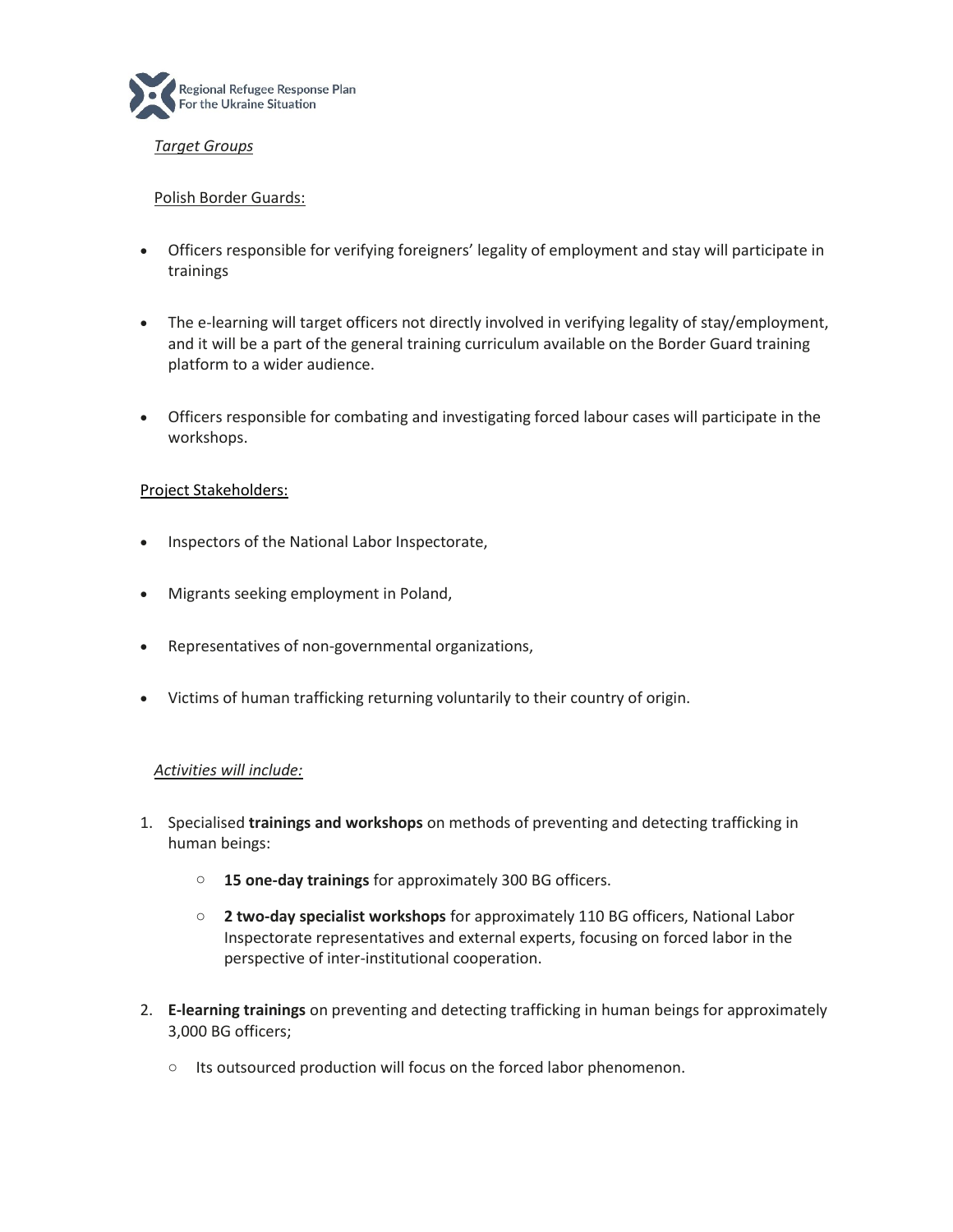

- 3. **Study visits to Norway and Great Britain** for the Polish Border Guard officers to exchange good practices with representatives of local law enforcement agencies responsible for combating trafficking in human beings
- 4. **Six trainings** for migrant associations will be held in various cities to build their capacities in the area of countering THB.
- 5. 10 victims of trafficking will be provided with the opportunity of **safe return to the country of origin** and will receive post-arrival reintegration assistance.

## *Context: War in Ukraine*

- The Russian aggression in Ukraine resulted in more than **8 million** people becoming internally displaced in Ukraine, and a further **6.5 million** fleeing the country.
- Over 3.5 million people arrived in Poland, with the majority being **women and children**  groups especially vulnerable to trafficking in human beings.
- There have already been reports of **sexual violence incidents,** and among the individuals promising onward transportation or services, there have been **indications of potential exploitation**.
- IOM has been building capacities of various stakeholders in Poland on **identifying human trafficking cases**, yet more trainings are needed for the Border Guard officers to address this issue effectively.

#### **Important contacts and resources:**

- Police dedicated helpline: +48 47 72 565 02 (consultants speak Polish, English, Russian and Ukrainian)
- KCIK (National Consultation and Intervention Center for Victims of Trafficking) : +48 22 628 01 20
- La Strada (Foundation Against Trafficking in Persons and Slavery): +48 22 628 99 99, +48 605 687 750
- General Emergency Number: 112
- Ukraine Training [European Freedom Network](https://www.europeanfreedomnetwork.org/ukraine-training/)
- [E-campus: English \(iom.int\)](https://www.ecampus.iom.int/course/index.php?categoryid=55)
- [Trafficking in Persons: Victim Identification and Assistance \(Training Guide](https://publications.iom.int/books/trafficking-persons-victim-identification-and-assistance-training-guide)  Region specific)
- [Community Engagement in Preventing and Responding to Gender-based Violence and Trafficking](https://publications.iom.int/books/community-engagement-preventing-and-responding-gender-based-violence-and-trafficking-persons)  [in Persons \(Training Guide](https://publications.iom.int/books/community-engagement-preventing-and-responding-gender-based-violence-and-trafficking-persons) – Region specific)